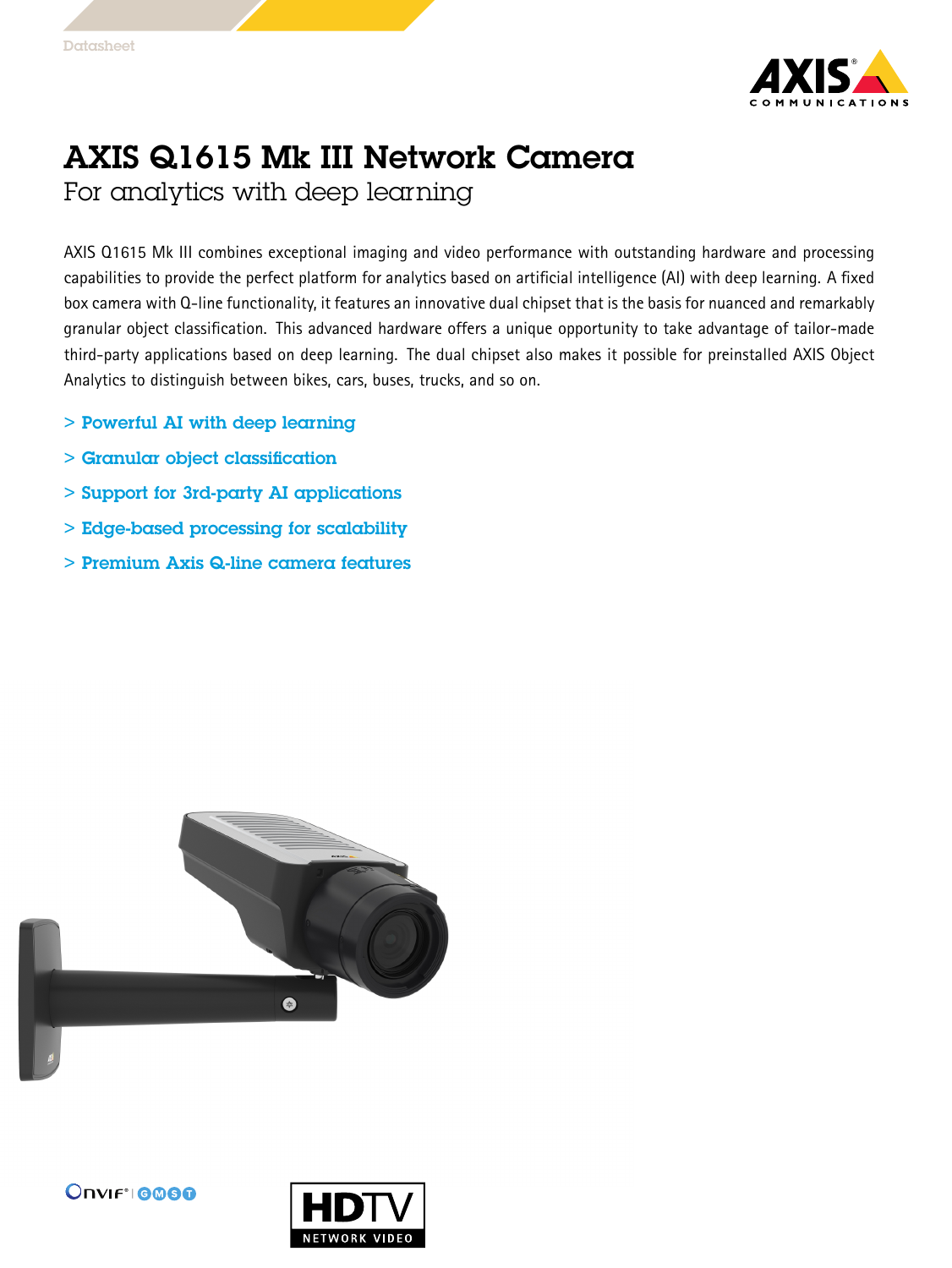## AXIS Q1615 Mk III Network Camera

| $C$ amera               |                                                                                                                                                                                                                                                                                                                                                                                                                                                                                                                                                                                         | Application                     | Open API for software integration, including VAPIX <sup>®</sup> and                                                                                                                                                                                                                                                                                                                                                              |  |
|-------------------------|-----------------------------------------------------------------------------------------------------------------------------------------------------------------------------------------------------------------------------------------------------------------------------------------------------------------------------------------------------------------------------------------------------------------------------------------------------------------------------------------------------------------------------------------------------------------------------------------|---------------------------------|----------------------------------------------------------------------------------------------------------------------------------------------------------------------------------------------------------------------------------------------------------------------------------------------------------------------------------------------------------------------------------------------------------------------------------|--|
| Image sensor            | 1/2.8" Progressive scan RGB CMOS                                                                                                                                                                                                                                                                                                                                                                                                                                                                                                                                                        | Programming<br>Interface        | AXIS Camera Application Platform; specifications at axis.com<br>AXIS Guardian with One-Click Connection<br>One-Click Cloud Connection<br>ONVIF® Profile G, ONVIF® Profile M, ONVIF® Profile S and<br>ONVIF <sup>®</sup> Profile T, specifications at onvif.org<br>Electronic image stabilization                                                                                                                                 |  |
| Lens                    | Varifocal, IR corrected, CS-mount<br>2 MP (16:9):<br>2.8-8.5 mm, F1.2<br>Horizontal field of view: 116°-40°<br>Vertical field of view: 61°-22°                                                                                                                                                                                                                                                                                                                                                                                                                                          | Onscreen                        |                                                                                                                                                                                                                                                                                                                                                                                                                                  |  |
|                         | i-CS lens                                                                                                                                                                                                                                                                                                                                                                                                                                                                                                                                                                               | controls                        | Day/night shift                                                                                                                                                                                                                                                                                                                                                                                                                  |  |
| Day and night           | Automatically removable infrared-cut filter                                                                                                                                                                                                                                                                                                                                                                                                                                                                                                                                             |                                 | Defogging<br>Wide dynamic range                                                                                                                                                                                                                                                                                                                                                                                                  |  |
| Minimum                 | HDTV 1080p 25/30 fps with Forensic WDR and Lightfinder:                                                                                                                                                                                                                                                                                                                                                                                                                                                                                                                                 |                                 | Video streaming indicator                                                                                                                                                                                                                                                                                                                                                                                                        |  |
| illumination            | Color: 0.05 lux, B/W: 0.01 lux at 50 IRE, F1.2<br>HDTV 1080p 50/60 fps with Forensic WDR and Lightfinder:<br>Color: 0.1 lux, B/W: 0.02 lux at 50 IRE, F1.2<br>HDTV 1080p 100/120 fps:<br>Color: 0.2 lux, B/W: 0.04 lux at 50 IRE, F1.2                                                                                                                                                                                                                                                                                                                                                  |                                 | <b>Event conditions</b> Analytics, external input, supervised external input, edge storage<br>events, virtual inputs through API<br>Audio: audio detection<br>Device status: above operating temperature, above or below<br>operating temperature, below operating temperature, IP address                                                                                                                                       |  |
| Shutter speed           | $1/125000$ to 2 s                                                                                                                                                                                                                                                                                                                                                                                                                                                                                                                                                                       |                                 | removed, network lost, new IP address, shock detection, ring<br>power overcurrent protection, storage failure, system ready,                                                                                                                                                                                                                                                                                                     |  |
| System on chip (SoC)    |                                                                                                                                                                                                                                                                                                                                                                                                                                                                                                                                                                                         |                                 | within operating temperature                                                                                                                                                                                                                                                                                                                                                                                                     |  |
| Model                   | ARTPEC-7                                                                                                                                                                                                                                                                                                                                                                                                                                                                                                                                                                                |                                 | Edge storage: recording ongoing, storage disruption<br>I/O: digital input, manual trigger, virtual input                                                                                                                                                                                                                                                                                                                         |  |
| Memory                  | 2048 MB RAM, 1024 MB Flash                                                                                                                                                                                                                                                                                                                                                                                                                                                                                                                                                              |                                 | MQTT subscribe                                                                                                                                                                                                                                                                                                                                                                                                                   |  |
| Compute<br>capabilities | Deep learning processing unit (DLPU)                                                                                                                                                                                                                                                                                                                                                                                                                                                                                                                                                    |                                 | PTZ: PTZ malfunctioning, PTZ movement, PTZ preset position<br>reached, PTZ ready<br>Scheduled and recurring: scheduled event                                                                                                                                                                                                                                                                                                     |  |
| Video                   |                                                                                                                                                                                                                                                                                                                                                                                                                                                                                                                                                                                         |                                 | Video: live stream open                                                                                                                                                                                                                                                                                                                                                                                                          |  |
| Video<br>compression    | H.264 (MPEG-4 Part 10/AVC), Main, Baseline and High Profile<br>H.265 (MPEG-H Part 2/HEVC) Main Profile<br>Motion JPEG                                                                                                                                                                                                                                                                                                                                                                                                                                                                   | <b>Event actions</b>            | MQTT publish<br>Record video: SD card and network share<br>Upload of images or video clips: FTP, SFTP, HTTP, HTTPS, network<br>share and email<br>Pre- and post-alarm video or image buffering for recording or<br>upload<br>Notification: email, HTTP, HTTPS, TCP and SNMP trap<br>PTZ: PTZ preset, start/stop guard tour<br>Overlay text, external output activation, play audio clip, zoom<br>preset, defog mode, PTZ control |  |
| Resolution              | HDTV 1080p 100/120 fps (no WDR): 1920x1080 to 160x90<br>HDTV 1080p 50/60 fps (WDR):1920x1080 to 160x90<br>HDTV 1080p 25/30 fps (WDR): 1920x1080 to 160x90                                                                                                                                                                                                                                                                                                                                                                                                                               |                                 |                                                                                                                                                                                                                                                                                                                                                                                                                                  |  |
| Frame rate              | Up to 100/120 fps (50/60 Hz) in 1080p (no WDR)                                                                                                                                                                                                                                                                                                                                                                                                                                                                                                                                          |                                 |                                                                                                                                                                                                                                                                                                                                                                                                                                  |  |
| Video streaming         | Multiple, individually configurable streams in H.264, H.265 and<br>Motion JPEG<br>Axis Zipstream technology in H.264 and H.265                                                                                                                                                                                                                                                                                                                                                                                                                                                          |                                 |                                                                                                                                                                                                                                                                                                                                                                                                                                  |  |
|                         | Controllable frame rate and bandwidth                                                                                                                                                                                                                                                                                                                                                                                                                                                                                                                                                   | Data streaming                  | Event data                                                                                                                                                                                                                                                                                                                                                                                                                       |  |
|                         | VBR/ABR/MBR H.264/H.265<br>Video streaming indicator                                                                                                                                                                                                                                                                                                                                                                                                                                                                                                                                    | Built-in<br>installation aids   | Focus assistant, pixel counter, leveling assistant, camera<br>orientation aid, traffic wizard<br>i-CS: Remote zoom and focus                                                                                                                                                                                                                                                                                                     |  |
| Image settings          | Saturation, contrast, brightness, sharpness, Forensic WDR: Up to<br>120 dB depending on scene, white balance, day/night threshold,<br>tone mapping, local contrast, exposure mode, exposure zones,                                                                                                                                                                                                                                                                                                                                                                                      |                                 | Other lens: Remote back focus                                                                                                                                                                                                                                                                                                                                                                                                    |  |
|                         |                                                                                                                                                                                                                                                                                                                                                                                                                                                                                                                                                                                         | Analytics                       |                                                                                                                                                                                                                                                                                                                                                                                                                                  |  |
|                         | defogging, electronic image stabilization, barrel distortion<br>correction, compression, rotation: auto, 0°, 90°, 180°, 270°<br>including Corridor Format, dynamic text and image overlay,<br>polygon privacy mask, mirroring of images<br>Scene profiles: forensic, vivid, traffic overview                                                                                                                                                                                                                                                                                            | <b>AXIS Object</b><br>Analytics | Object classes: humans, vehicles (types: cars, buses, trucks,<br>bikes)<br>Trigger conditions: line crossing, object in area<br>Up to 10 scenarios<br>Metadata visualized with color-coded bounding boxes                                                                                                                                                                                                                        |  |
| Pan/Tilt/Zoom           | Digital PTZ, uploadable PTZ driver (Pelco D pre-installed)                                                                                                                                                                                                                                                                                                                                                                                                                                                                                                                              | Polygon include/exclude areas   |                                                                                                                                                                                                                                                                                                                                                                                                                                  |  |
| Audio                   |                                                                                                                                                                                                                                                                                                                                                                                                                                                                                                                                                                                         |                                 | Perspective configuration<br><b>ONVIF Motion Alarm event</b>                                                                                                                                                                                                                                                                                                                                                                     |  |
| Audio streaming         | Two-way, full duplex                                                                                                                                                                                                                                                                                                                                                                                                                                                                                                                                                                    |                                 | Included                                                                                                                                                                                                                                                                                                                                                                                                                         |  |
| Audio encoding          | 24bit LPCM, AAC-LC 8/16/32/44.1/48 kHz, G.711 PCM 8 kHz,<br>G.726 ADPCM 8 kHz, Opus 8/16/48 kHz<br>Configurable bit rate                                                                                                                                                                                                                                                                                                                                                                                                                                                                | Applications                    | <b>AXIS Object Analytics</b><br>AXIS Video Motion Detection, active tampering alarm, audio<br>detection<br>Support for additional applications if the device is used with<br>compatible accessories. For more information, contact your Axis<br>partner.<br>Support for AXIS Camera Application Platform enabling                                                                                                                |  |
| Audio<br>input/output   | External microphone input, line input, digital input with<br>ring power, built-in microphone (can be disabled), balanced<br>microphone, balanced input, automatic gain control, line output<br>24 bit AD/DA-conversion                                                                                                                                                                                                                                                                                                                                                                  |                                 |                                                                                                                                                                                                                                                                                                                                                                                                                                  |  |
| <b>Network</b>          |                                                                                                                                                                                                                                                                                                                                                                                                                                                                                                                                                                                         |                                 | installation of third-party applications, see <i>axis.com/acap</i>                                                                                                                                                                                                                                                                                                                                                               |  |
| Security                | Password protection, IP address filtering, HTTPS <sup>a</sup> encryption,<br>IEEE 802.1x (EAP-TLS) <sup>a</sup> network access control, digest                                                                                                                                                                                                                                                                                                                                                                                                                                          | General<br>Casing               | Casing: Metal (zinc)                                                                                                                                                                                                                                                                                                                                                                                                             |  |
|                         | authentication, user access log, centralized certificate<br>management, brute force delay protection, signed firmware,<br>secure boot, secure keystore (CC EAL4 certified), TPM (FIPS 140-2<br>certified)<br>IPv4, IPv6 USGv6, ICMPv4/ICMPv6, HTTP, HTTP/2, HTTPS <sup>a</sup> , TLS <sup>a</sup> ,<br>QoS Layer 3 DiffServ, FTP, CIFS/SMB, SMTP, mDNS (Bonjour),<br>UPnP™, SNMPv1/v2c/v3 (MIB-II), DNS/DNSv6, DDNS, NTP, RTSP,<br>RTP, SFTP, SRTP, TCP, UDP, IGMPv1/v2/v3, RTCP, ICMP, DHCPv4/v6,<br>ARP, SOCKS, SSH, LLDP, CDP, MQTT v3.1.1, Syslog, Link-Local<br>address (ZeroConf) |                                 | Color lid: Silver RAL 9006<br>Color chassi: Black - NCS S 9000-N                                                                                                                                                                                                                                                                                                                                                                 |  |
|                         |                                                                                                                                                                                                                                                                                                                                                                                                                                                                                                                                                                                         | Mounting                        | 1/4"-20 tripod screw thread<br>Camera stand included                                                                                                                                                                                                                                                                                                                                                                             |  |
| Supported<br>protocols  |                                                                                                                                                                                                                                                                                                                                                                                                                                                                                                                                                                                         | Sustainability                  | PVC free, BFR/CFR free                                                                                                                                                                                                                                                                                                                                                                                                           |  |
|                         |                                                                                                                                                                                                                                                                                                                                                                                                                                                                                                                                                                                         | Power                           | Power over Ethernet (PoE) IEEE 802.3af/802.3at Type 1 Class 3,<br>max 12.95 W, typical 8.2 W<br>10-28 V DC, max 12.1 W, typical 8.3 W<br>Power redundancy                                                                                                                                                                                                                                                                        |  |
| System integration      |                                                                                                                                                                                                                                                                                                                                                                                                                                                                                                                                                                                         | <b>Connectors</b>               | Shielded RJ45 10BASE-T/100BASE-TX/1000BASE-T PoE                                                                                                                                                                                                                                                                                                                                                                                 |  |